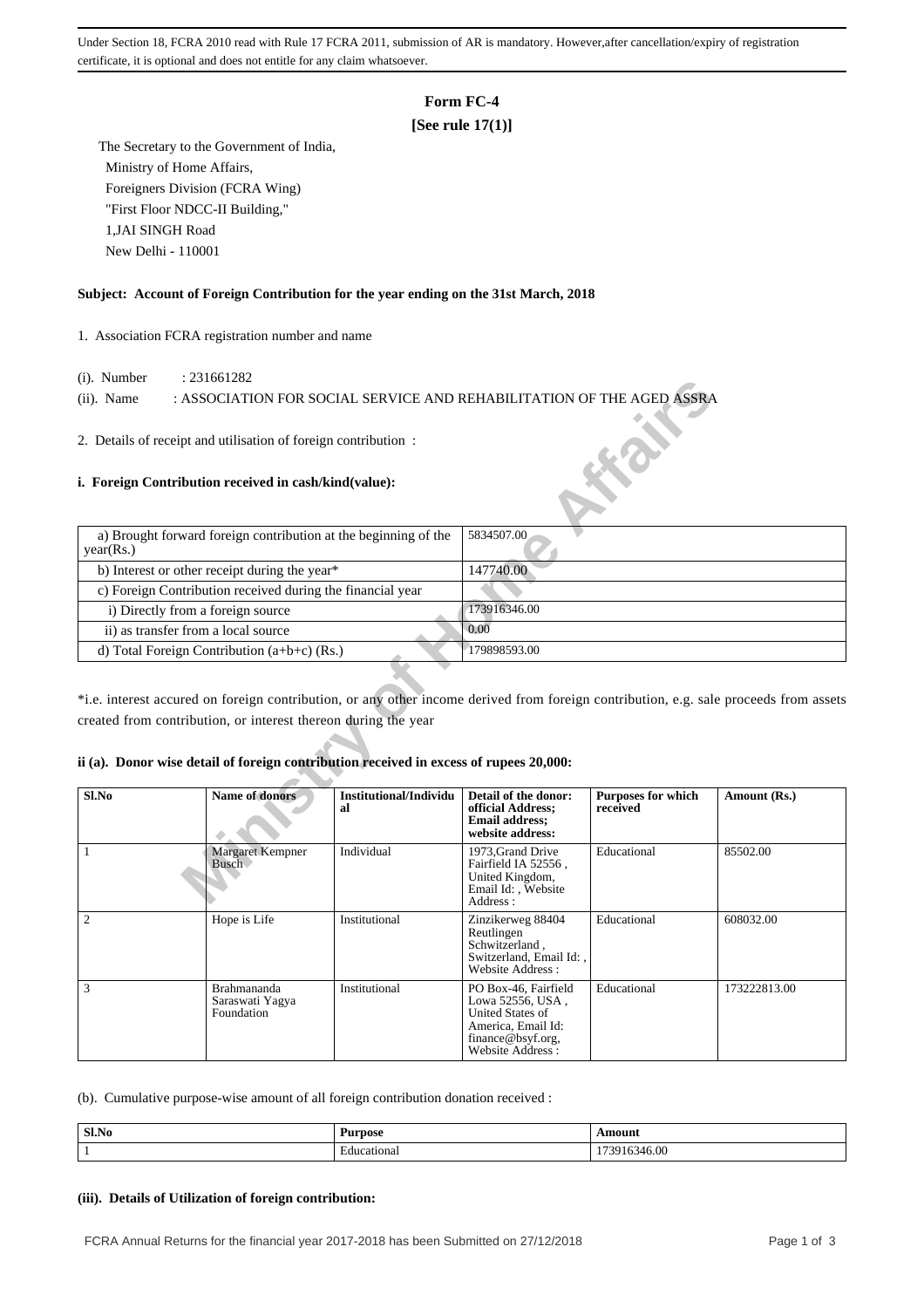Under Section 18, FCRA 2010 read with Rule 17 FCRA 2011, submission of AR is mandatory. However,after cancellation/expiry of registration certificate, it is optional and does not entitle for any claim whatsoever.

| a. Total Utilization* for projects as per aims and<br>objectives of the association (Rs.) | 135445668.00 |
|-------------------------------------------------------------------------------------------|--------------|
| b. Total Administrative Exprenses as provided in Rule<br>5, FCRA 2011 (Rs.)               | 32916546.00  |
| c. Total invested in term deposits (Rs.)                                                  | 0.00         |
| d. Total Purchase of fresh assets (Rs.)                                                   | 2016518.00   |
| Total utilization in the year(Rs.) $(a+b+d)$                                              | 170378732.00 |

\* It is affirmed that the utilisation of foreign contribution is not in contravention of the provisions contained in proviso to Sction 9(e) and Section 12(4)(f) of the Act which states that the acceptance of foreign contribution is not likely to affect prejudically.

(A) the soverignty and integrity of india; or.

(B) the security, strategic, scientific or echnomic interest of the state; or

- (C) the public interest; or
- (D) freedom or fairness of election to any legistature; or
- (E) friendly relations with any foreign state; or

|                    | (C) the public interest; or                                                                                                                            |                                                                                                |                    |                   |
|--------------------|--------------------------------------------------------------------------------------------------------------------------------------------------------|------------------------------------------------------------------------------------------------|--------------------|-------------------|
|                    | (D) freedom or fairness of election to any legistature; or                                                                                             |                                                                                                |                    |                   |
|                    | (E) friendly relations with any foreign state; or                                                                                                      |                                                                                                |                    |                   |
|                    | (F) harmony between religious, racial, social, lingusitic or relgional groups, castes or communities                                                   |                                                                                                |                    |                   |
| honorary capacity. | iv. Balance of unutilized foreign contribution, in<br>$\cosh/bank$ , at the end of the year(Rs.):<br>v. Total number of foreigner working (salaried/in | 9519860.00<br>$\Omega$                                                                         |                    |                   |
|                    | 3. (a) Details of designated Fc bank account for receipt of Foreign Contribution (As on 31st March of the year ending):                                |                                                                                                |                    |                   |
| Sl.No              | <b>Name of Bank</b>                                                                                                                                    | <b>Branch Address</b> (With<br>pincode)                                                        | <b>IFSC Code</b>   | <b>Account No</b> |
| 1                  | <b>ICICI BANK LTD</b>                                                                                                                                  | C-17, LOCAL SHOPPING<br><b>CENTRE PASHIMI MARG</b><br>VASANT VIHAR, NEW<br>DELHI, Delhi, Delhi | <b>ICIC0000065</b> | XXXXXXX5663       |
|                    | 3. (b) Details of all utilization bank accounts for utilization of Foregin Contribution (As on 31st March of the year ending)                          |                                                                                                |                    |                   |
| Sl.No              | <b>Name of Bank</b>                                                                                                                                    | <b>Branch Address</b> (With<br>pincode)                                                        | <b>IFSC Code</b>   | <b>Account No</b> |
| 1                  | <b>AXIS BANK</b>                                                                                                                                       | Safdurjung Enclave<br>New Delhi, New Delhi,<br>Dalhi Dalhi                                     | UTIB0001358        | XXXXXXXXXX4455    |

| Sl.No          | <b>Name of Bank</b> | <b>Branch Address</b> (With<br>pincode)                     | <b>IFSC Code</b> | <b>Account No</b> |
|----------------|---------------------|-------------------------------------------------------------|------------------|-------------------|
|                | <b>AXIS BANK</b>    | Safdurjung Enclave<br>New Delhi, New Delhi,<br>Delhi, Delhi | UTIB0001358      | XXXXXXXXXX4455    |
| $\overline{2}$ | <b>AXIS BANK</b>    | Safdarjung Enclave<br>New Delhi, New Delhi,<br>Delhi, Delhi | UTIB0001358      | XXXXXXXXXXX5814   |
| $\mathbf{3}$   | <b>AXIS BANK</b>    | Safdarjung Enclave<br>New Delhi, New Delhi,<br>Delhi, Delhi | UTIB0001358      | XXXXXXXXXX4081    |
| 4              | <b>AXIS BANK</b>    | Safdarjung Enclave<br>New Delhi, New Delhi,<br>Delhi, Delhi | UTIB0001358      | XXXXXXXXXXX6252   |
| 5              | <b>AXIS BANK</b>    | Safdarjung Enclave New<br>Delhi, New Delhi, Delhi,<br>Delhi | UTIB0001358      | XXXXXXXXXXX2391   |
| 6              | <b>AXIS BANK</b>    | Safdarjung Enclave<br>New Delhi, New Delhi,<br>Delhi, Delhi | UTIB0001358      | XXXXXXXXXX4535    |

#### **Declaration**